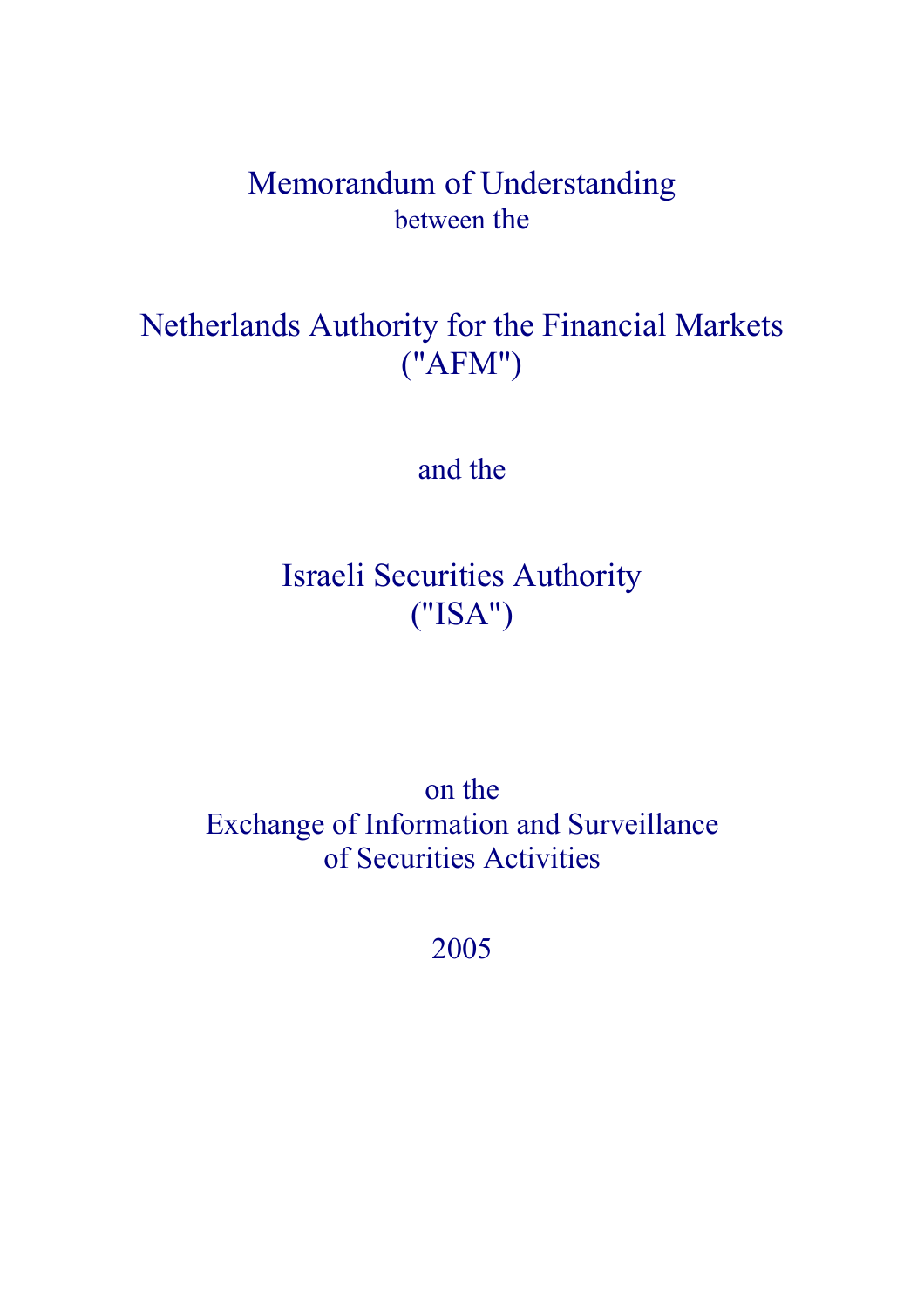The AMF and the ISA,

Considering the increasing internationalisation, harmonisation and interdependence of Financial Markets due e.g. to the use of modern technology and the need for closer cooperation between exchanges, for the broadest possible mutual assistance, for the strengthening of cross-border co-operation in order to enhance investor protection, to promote the integrity of financial markets and more generally to facilitate performance of the supervisory functions and the effective enforcement of the laws and regulations governing the markets;

Considering that such approach entails the sharing of different types of information given the various duties vested in the Authorities;

Considering that the most expedient way to achieve a necessary consensus is a Memorandum of Understanding;

The AMF and the ISA have thus reached the following understanding:

# **Article 1 - Principles**

Without prejudice to the provisions set forth by the Dutch and Israeli legislation, the purpose of this Memorandum of Understanding is to establish a general framework for co-operation and consultation between the Authorities referred to hereinafter, in order to facilitate the fulfilling of their supervisory responsibilities. The provisions of this Memorandum of Understanding are not intended to create legally binding obligations or supersede domestic laws or regulations.

# **Article 2 -Definitions**

- 1. "Authority" means the Netherlands Authority for the Financial Markets and/or the Israel Securities Authority.
- 2. "Requested Authority" means the Authority to whom a request is made under this Memorandum of Understanding.
- 3. "Requesting Authority" means the Authority making a request under this Memorandum of Understanding.
- 4. "Laws or regulations" means any laws or regulations in force in the respective states of the Authorities.
- 5. "Person" means any natural or legal person.
- 6. "Securities" means shares, bonds and other forms of securitized debts, futures and derivative products including commodity derivatives, units of undertakings in collective investment schemes and other financial products traded in the respective states of the Authorities.
- 7. "Financial markets" means any securities and derivatives market supervised by an Authority.
- 8. "Intermediary" means any investment firm, bank, collective investment scheme and any other person acting within the scope of competence of the Authorities.
- 9. "Issuer" means a person making an offer to the public or seeking listing of a security.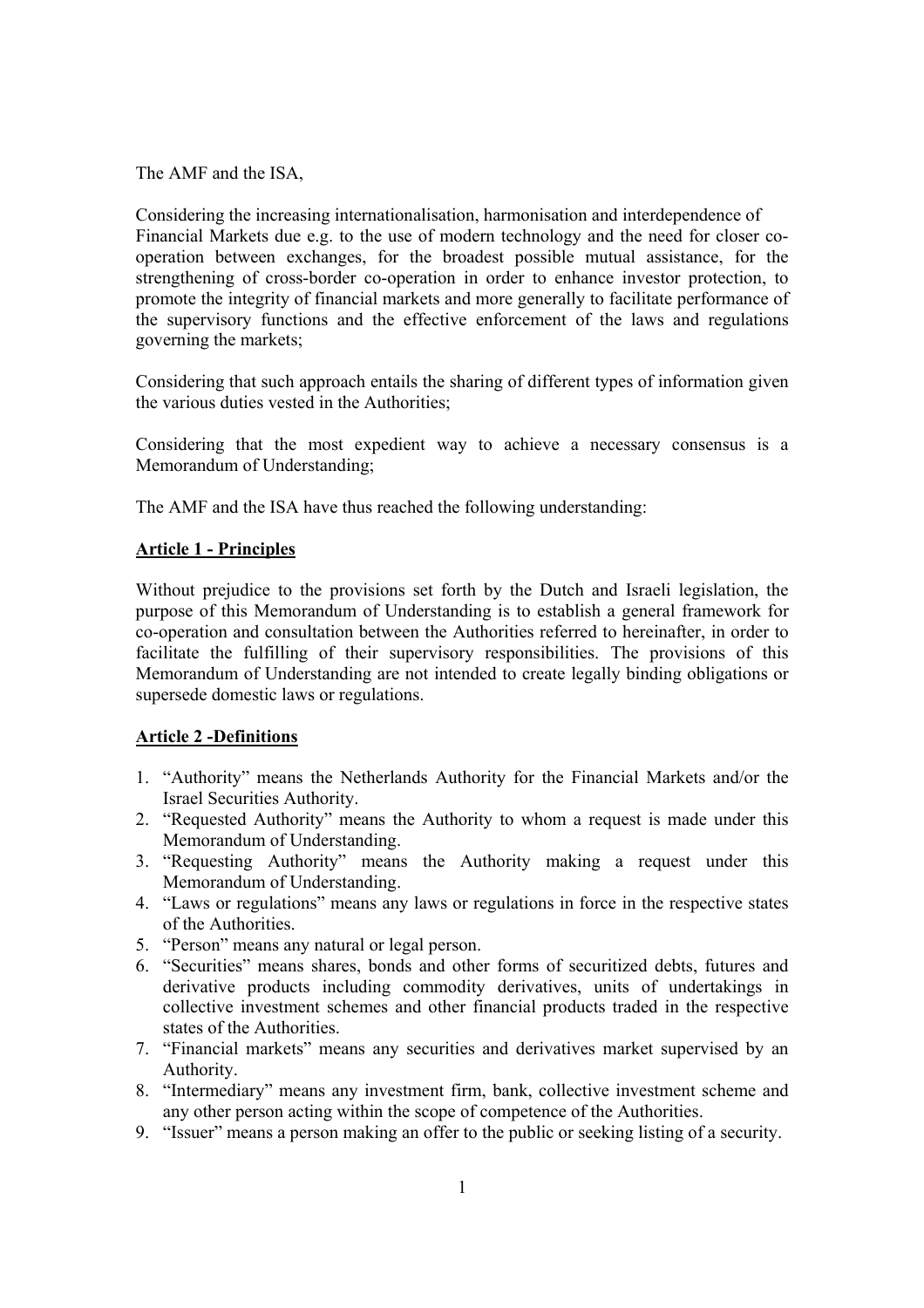### **Article 3 -Scope of assistance**

- 1. To the extent permitted by their respective laws and regulations, the Authorities shall provide each other with the fullest mutual assistance in any matters falling within the competence of the Authorities, including in particular the following areas:
	- a. investigations and enforcement in connection with applicable laws or regulations relating to insider dealing, market manipulation and other fraudulent or manipulative practices in the securities field,
	- b. investigation and enforcement of, and monitoring compliance with, applicable laws and regulations relating to dealing in, advising on and the management, administration and safekeeping of securities,
	- c. checking that the conditions for the taking up of (or continuing in) business as an Intermediary are met (including e.g. the enforcement of requirements to be authorised),
	- d. enforcing and monitoring compliance with applicable laws and regulations relating to the disclosure of interests in securities, takeover bids or the acquisition of influence over financial intermediaries,
	- e. the supervision of the Financial Markets, including the clearing and settlement, the monitoring and surveillance of OTC-transactions in securities listed on regulated markets,
	- f. enforcing or monitoring compliance with applicable laws relating to the duties of issuers and offerors of securities in relation to the disclosure of information.
- 2. In cases where the information requested may be maintained by, or available to, another authority within the country of the Requested Authority, the Authorities will endeavour to provide full assistance in obtaining the information requested, to the extent permitted by law. If necessary, the Requested Authority shall provide the Requesting Authority with sufficient information to establish direct contact between the Requesting Authority and the other authority.
- 3. The Requested Authority may only refuse to act on a request for assistance where communication of the information might adversely affect the sovereignty, security or public policy of the State of the Requested Authority or where judicial proceedings for the imposition of criminal penalties have already been initiated in the jurisdiction of the Requested Authority, in respect of the same actions and against the same persons, or, on the grounds that the provision of assistance might result in a judicial or administrative sanction being imposed, where a non-appealable judicial or administrative sanction has already been imposed, in the jurisdiction of the Requested Authority, in respect of the same actions and against the same persons.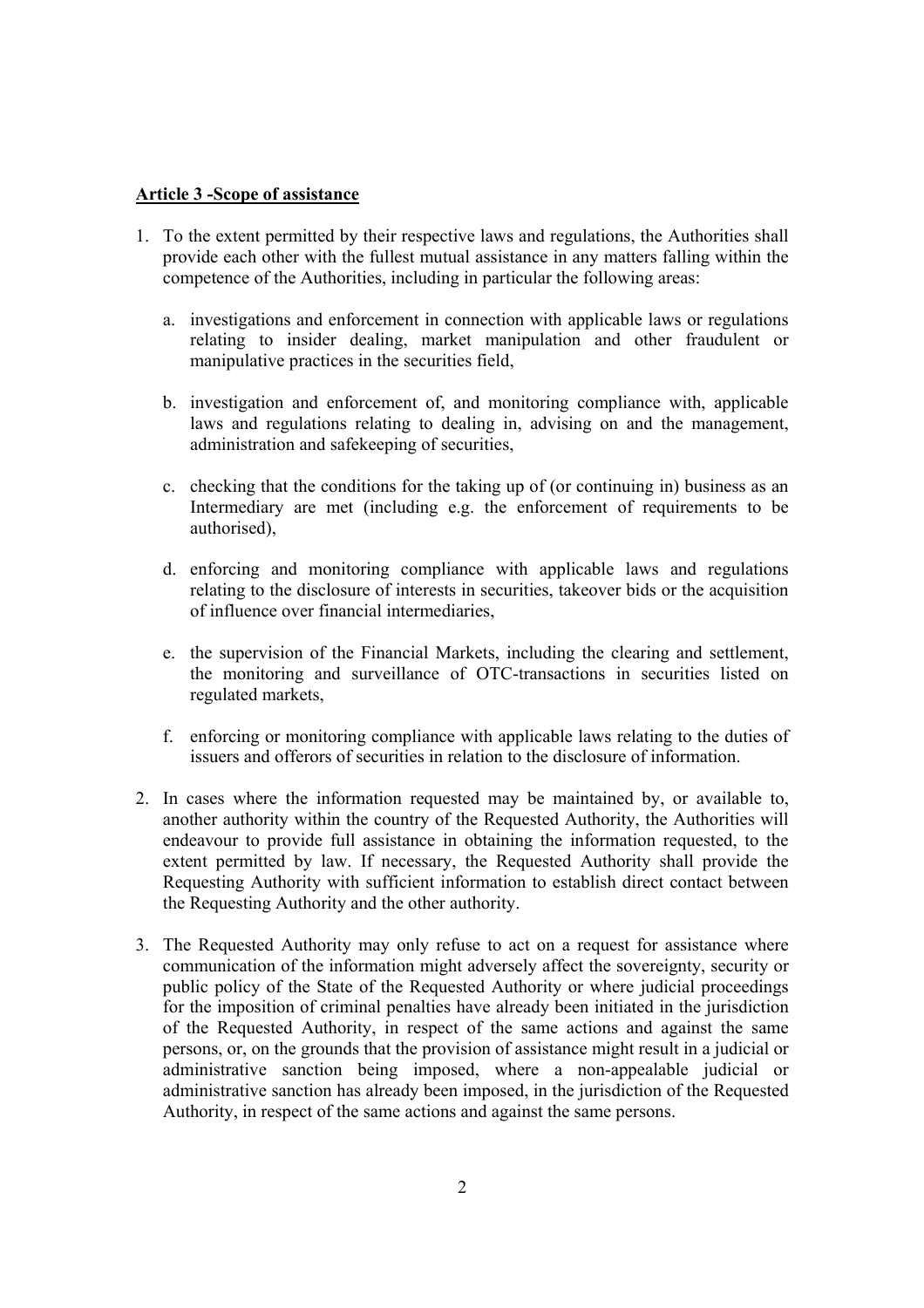4. To the extent permitted by their respective national law and procedures and without prior request, each Authority should provide any other Authority with any relevant factual information available to it and which it believes to be helpful to the other Authority for the discharge of its functions and for the purposes, which it may specify in the communication (unsolicited information).

# **Article 4 - Requests for Assistance**

- 1. Requests for assistance shall be made in writing, signed by the Chairman of the Requesting authority and addressed to the contact person of the Requested Authority listed in Annex A.
- 2. The Request should specify the following:
	- a. a description of the subject matter of the request and the purpose for which the information is sought and the reasons why this information will be of assistance;
	- b. a description of the specific information requested by the Requesting Authority;
	- c. a description of the facts that constitute the grounds for the suspicion that the offence that is the subject of the request has been committed, and of the connection between these facts and the assistance requested;
	- d. a short description of the relevant provisions that may have been violated and, if known to the Requesting Authority, a list of the persons or institutions believed by the Requesting Authority to possess the information sought or the places where such information may be obtained and the details that support this belief, to the best of the Requesting Authority's knowledge;
	- e. in so far as the request concerns information relating to transactions in specific securities.
		- a description of the securities in question as precise as possible (including e.g. the securities code),
		- the names of those firms with whose dealings in the securities the Requesting Authority is concerned,
		- the dates between which transactions in the securities are considered relevant for the purposes of the request,
		- the names of any persons on whose behalf relevant transactions in the securities are believed or suspected to have been entered into;
	- f. in so far as the request relates to information concerning the business or activities of any person, such precise information as the Requesting Authority is able to provide so as to enable such persons to be identified;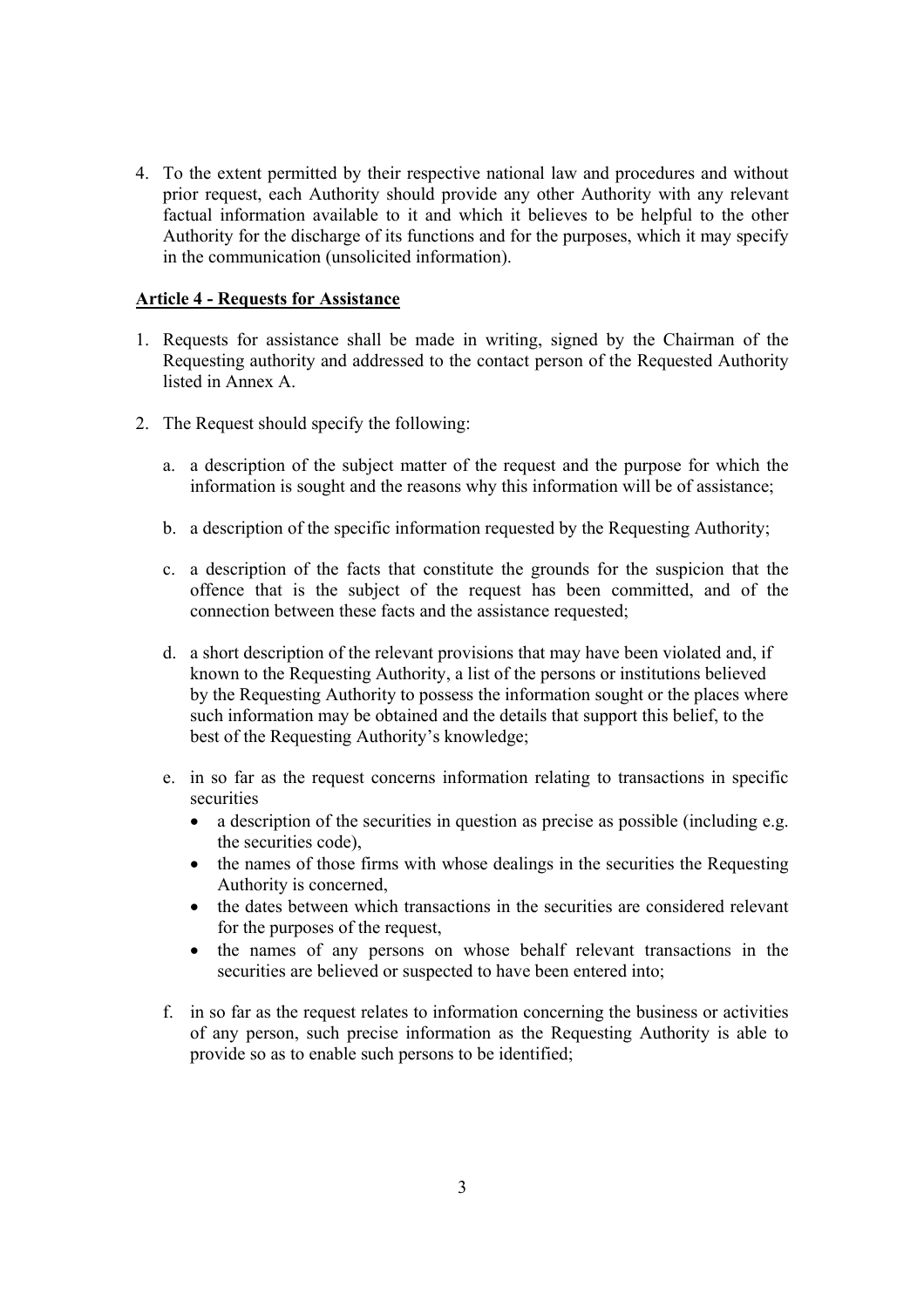- g. an indication of the sensitivity of the information contained in the request and whether the Requesting Authority agrees that the request shall be disclosed to persons whom the Requested Authority may need to approach for information;
- h. whether the Requesting Authority is or has been in contact with any other authority or law enforcement agency in the State of the Requested Authority in relation to the subject matter of the request;
- i. any other securities authority of another state whom the Requesting Authority is aware has an active interest in the subject matter of the request;
- j. an indication of the urgency of the request, or the desired time period for the reply.
- k. a declaration that any information or document transferred to the Requesting authority pursuant to the request shall be used solely for the purpose for which it was delivered;

#### **Article 5 -Execution of Requests for Assistance**

- 1. To the extent permitted by their respective laws and regulations, the Requested Authority shall take all reasonable steps to obtain and provide the information sought at a reasonable period of time.
- 2. The Requested Authority shall use the relevant means at its disposal for the execution of the request. The Authorities shall consult and agree on the types of enquiry that may be necessary for the execution of a request.

To the extent permitted by law, the Requesting Authority shall provide the Requested Authority with such further assistance as may reasonably be required for the efficient execution of the request including the provision of further information as to the circumstances surrounding the request, staff or other resources.

To the extent permitted by their respective national law the Authorities will consider conducting joint investigations in cases where the request for assistance concerns violations of laws or regulations, where it would assist in the effective investigation of the alleged violations. The Authorities should consult to define the procedures to be adopted for conducting any joint investigation, the sharing of work and responsibilities and the follow up actions to such investigations.

If it appears to the Requested Authority that the response to a request for assistance under this Memorandum of Understanding will incur substantial costs, the Requested Authority may call for the establishment of a cost sharing arrangement before continuing to respond to such a request.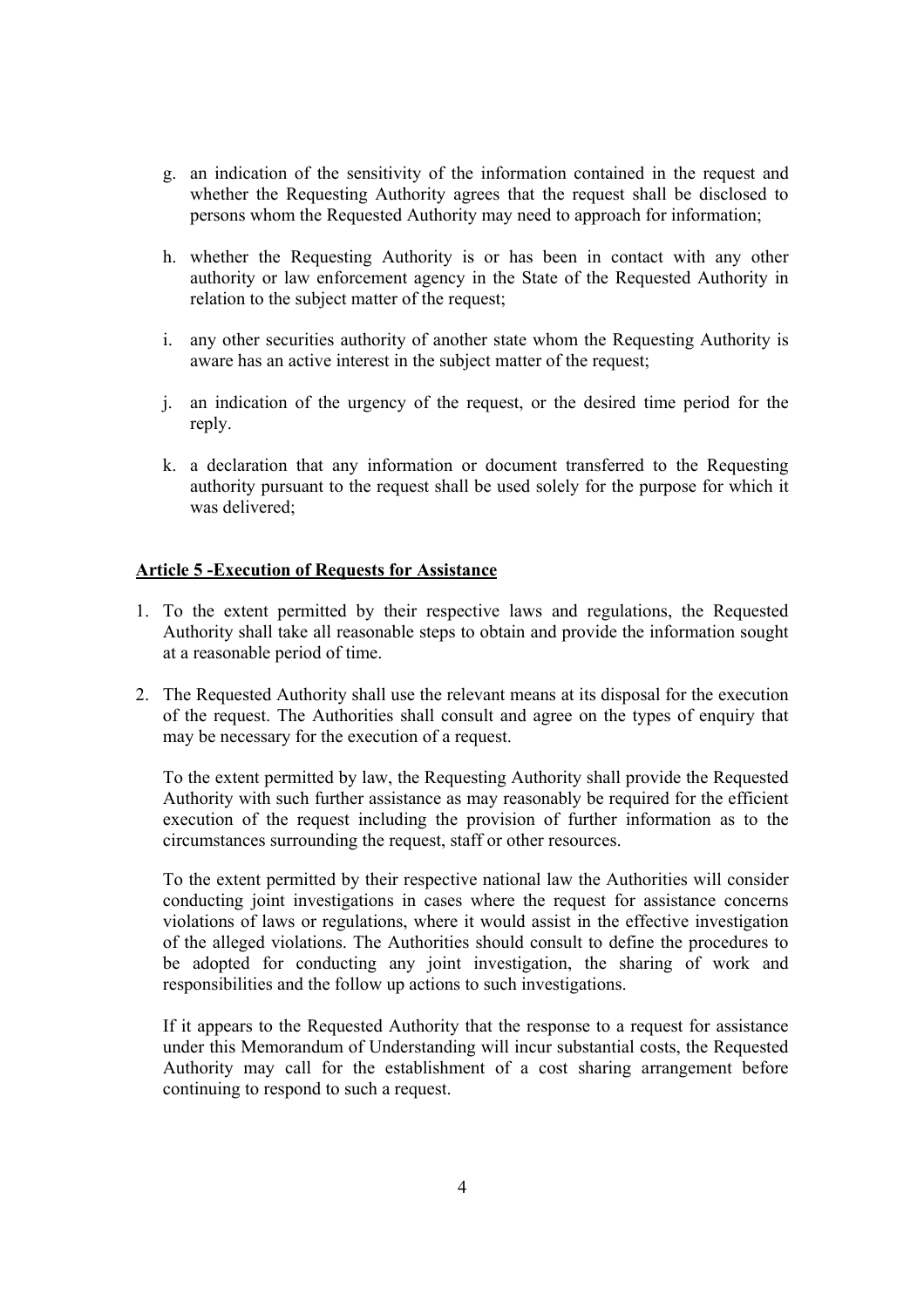### **Article 6 - Permissible Uses of the Information Exchanged and Confidentiality**

- 1. The Authorities shall use the information exchanged solely for the purposes of:
	- a. securing compliance with or enforcement of the domestic laws or regulations specified in the Request;
	- b. initiating, conducting or assisting in criminal, administrative, civil or disciplinary proceedings resulting from the violation of the laws or regulations specified in the Request, provided however that if any Authority intends to use or disclose information furnished under the Memorandum of Understanding for the purpose of initiating, conducting or assisting in a criminal procedure, it must obtain the prior written consent of the providing Authority;
	- c. any of the particular purposes specified in Art.3 (1)a.-f. to the extent that they are administered by the Requesting Authority.
- 2. The Authorities to which unsolicited information is supplied will use this information solely for the purposes stated in the transmission letter or for the purposes of criminal or administrative proceedings or for the discharge of the obligation to report to judicial authorities. If this information is used for the purpose of initiating, conducting or assisting in a criminal procedure, it must obtain the prior written consent of the providing Authority.
- 3. To the extent permitted by law, each Authority will keep confidential any request for assistance made under this Memorandum of Understanding, the contents of such requests and the information received under this Memorandum of Understanding as well as the matter arising in the course of its operation, in particular consultations between Authorities.
- 4. If an Authority intends to use or disclose information furnished under this Memorandum for any purpose other than those stated in this Article and in the request, it must obtain the prior consent of the Authority which provided the information. If the Requested Authority consents to the use of the information for purposes other than those stated, it may subject it to certain conditions.
- 5. Nothing in paragraphs 1 and 2 of this Article shall prevent an Authority from using or disclosing information in circumstances where such use or disclosure is required in order to comply with its obligations under its respective national laws.
- 6. If an Authority decides to make public an administrative or a disciplinary sanction within the course of its duties it may, with the consent of the Authority providing the information, indicate that the successful outcome of the case has been achieved with the aid of the international co-operation mechanisms provided for in this Memorandum of Understanding.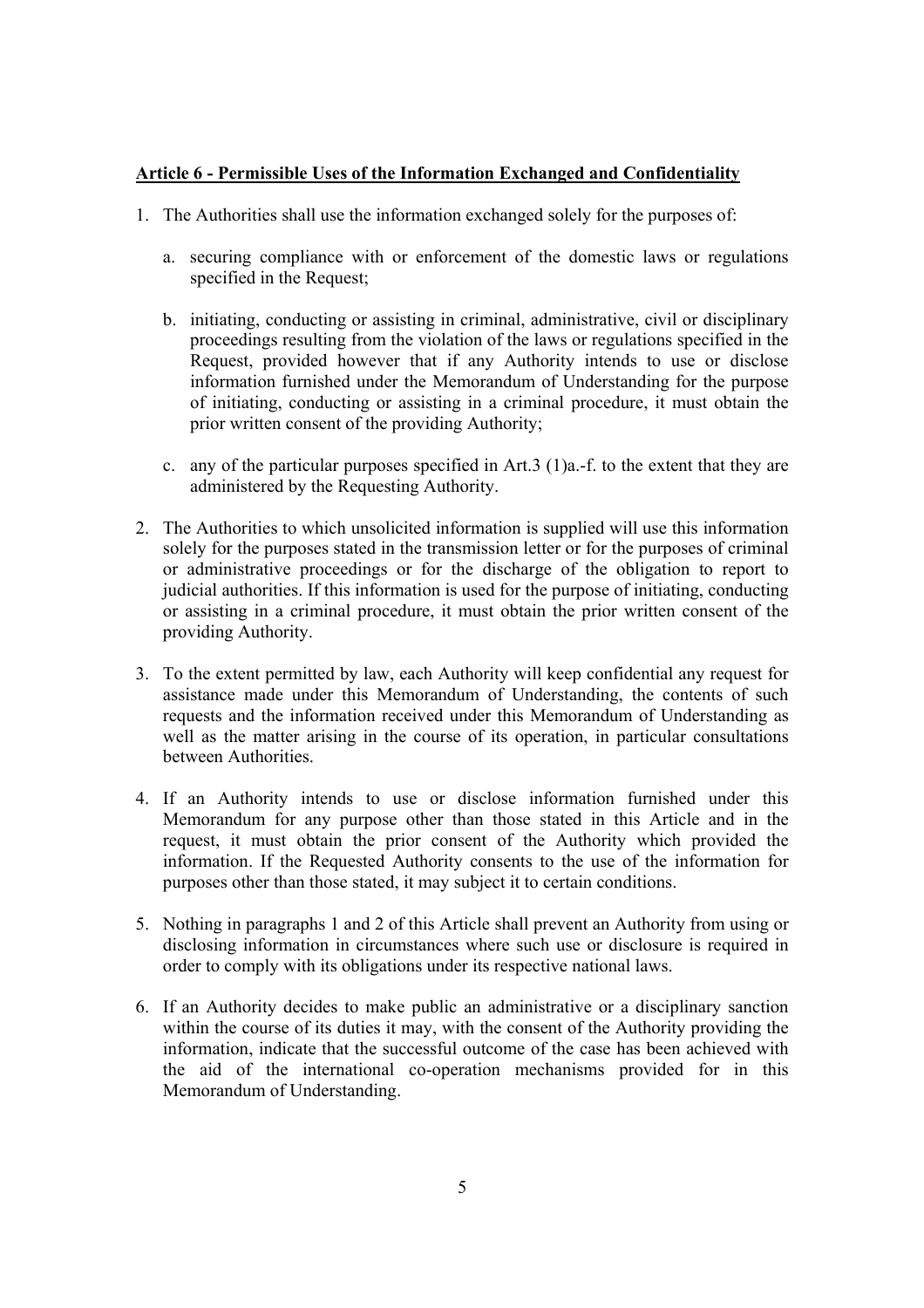# **Article 7 - Consultations**

The Authorities will review the implementation of this Memorandum of Understanding regularly and may conduct consultations in order to improve its operation and to resolve possible difficulties.

# **Article 8 -List of Regulated Markets and Directory of Competent Authorities**

- 1. The Authorities will submit to each other a list of regulated markets as referred to in this Memorandum of Understanding in Article 2 (7) and make available the relevant rules of procedures and operation of these regulated markets upon request. The Authorities might consider making available the list of regulated markets under their respective jurisdiction on their Internet homepages.
- 2. The Authorities will provide each other with a directory of competent authorities within their jurisdictions, setting out the responsibilities of each body. In case of any changes thereto, the respective Authority will provide the other Authorities with an updated version of the directory.

# **Article 9 - Amendments to the Memorandum of Understanding**

The Authorities may by common consent make amendments to this Memorandum of Understanding and/or add further Annexes to the Memorandum of Understanding they consider necessary.

# **Article 10 – Publication**

The Authorities agree to publish this Memorandum of Understanding

# **Article 11 - Entry into Effect and Termination**

- 1. This Memorandum of Understanding shall be effective as to the undersigned at the date set out below this Article.
- 2. This Memorandum of Understanding shall be concluded for an unlimited period of time and may be terminated by any of the Authorities at any time by giving, at least, thirty days prior written notice to the other Authority. If the Requested Authority undertakes to denounce the Memorandum of Understanding, requests for information communicated before the effective date of denunciation will still be processed under this Memorandum of Understanding.

*[Signature page follows]*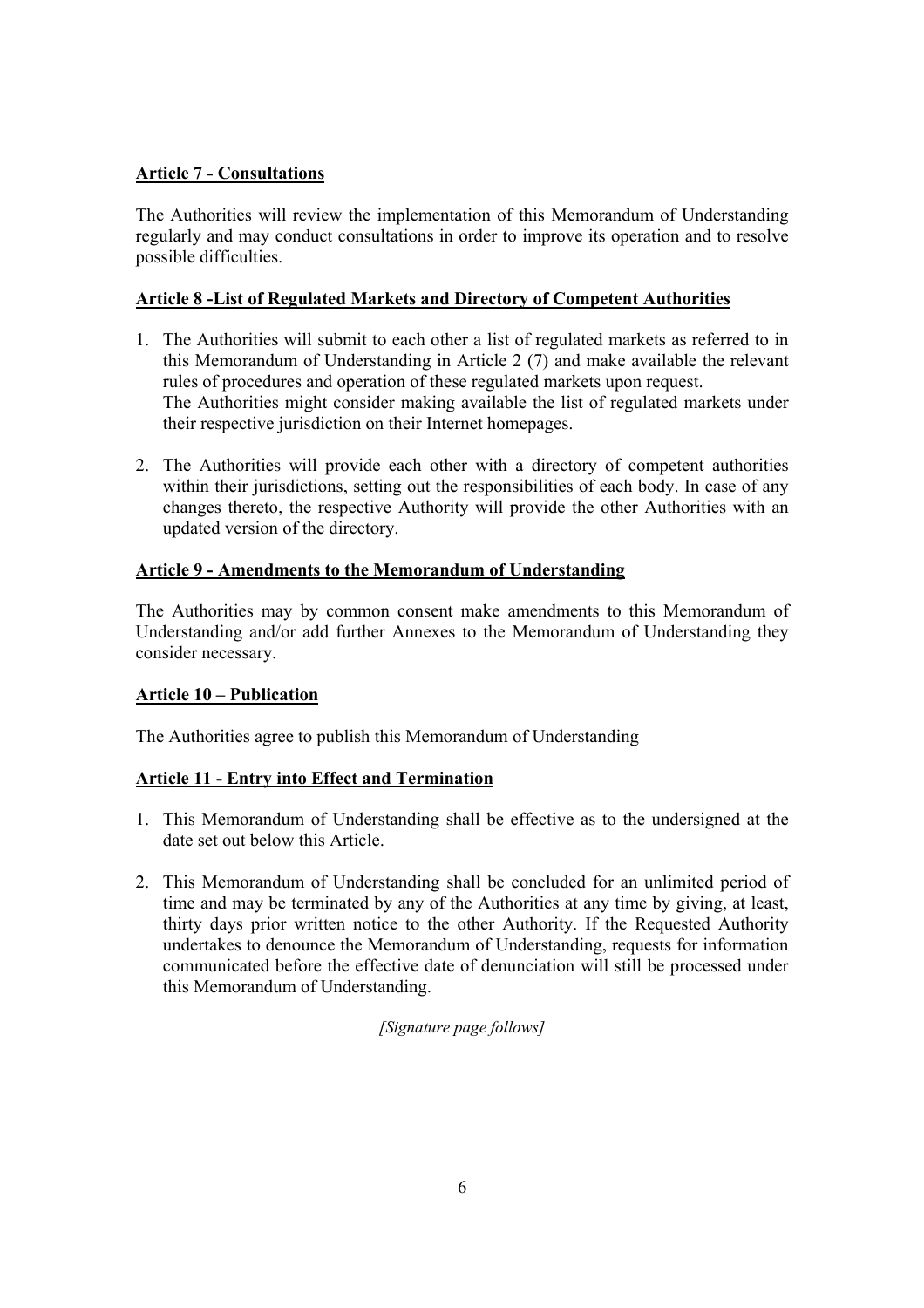#### *[Signature page of the MOU between the Netherlands Authority for the Financial Markets and the Israel Securities Authority]*

Signed in \_\_\_\_\_\_\_\_\_\_\_on \_\_\_\_\_\_ ,2005.

Netherlands Authority for the Financial Markets

By:  $\qquad \qquad$ 

Israel Securities Authority

By: Moshe Tery, Chairman